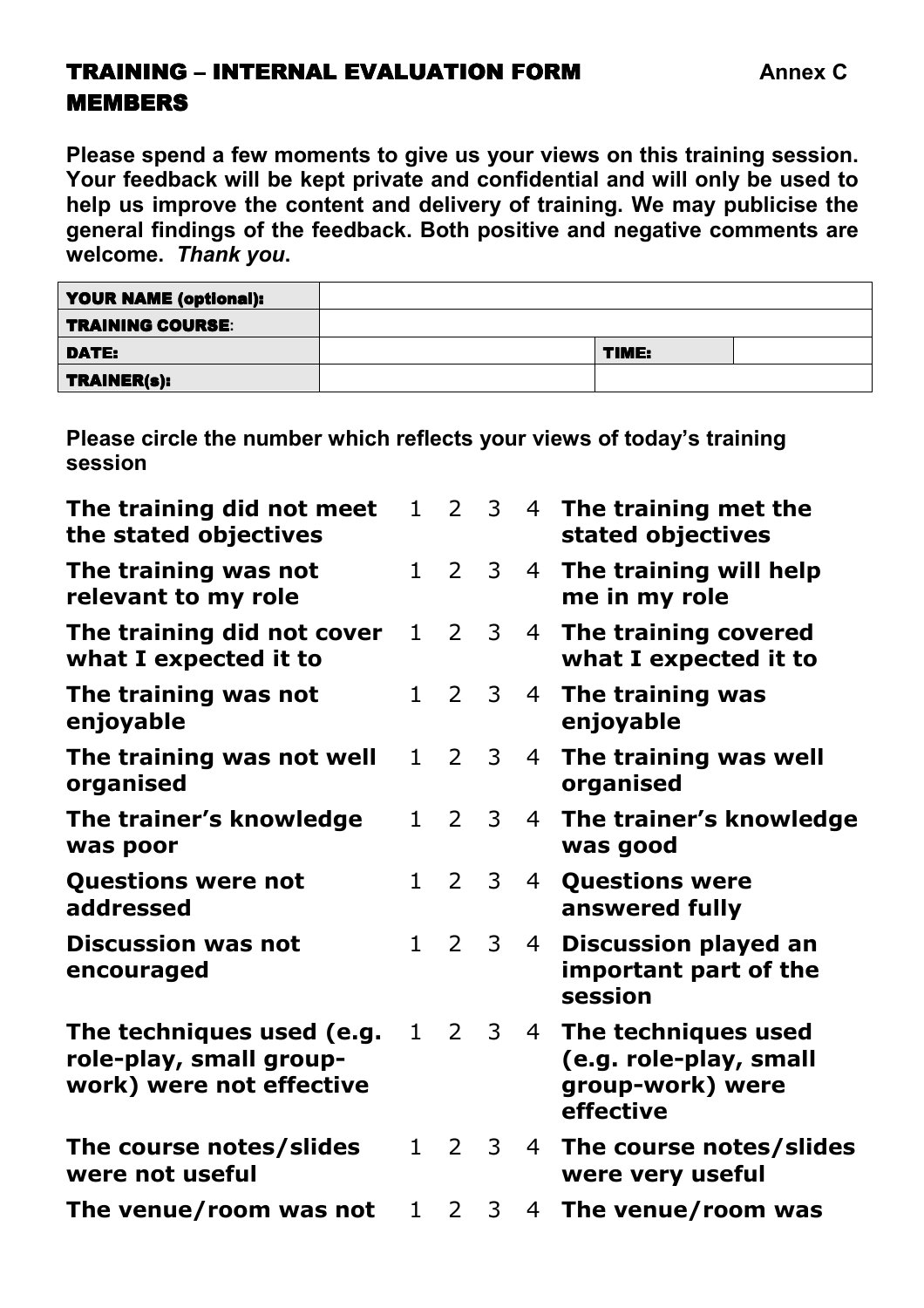## **suitable suitable**

Was the training TOO SHORT ABOUT RIGHT TOO LONG? (Please circle)

What was the most effective part of the session, and why?

What was the least effective part of the session, and why?

**P.T.O.** 

How could the session have been more useful to you?

What do you intend to do as a result of this training?

What is your overall impression of the training? (Please circle)

POOR AVERAGE GOOD VERY GOOD

If you had to pass on 3 key learning points to other Members what would they be?